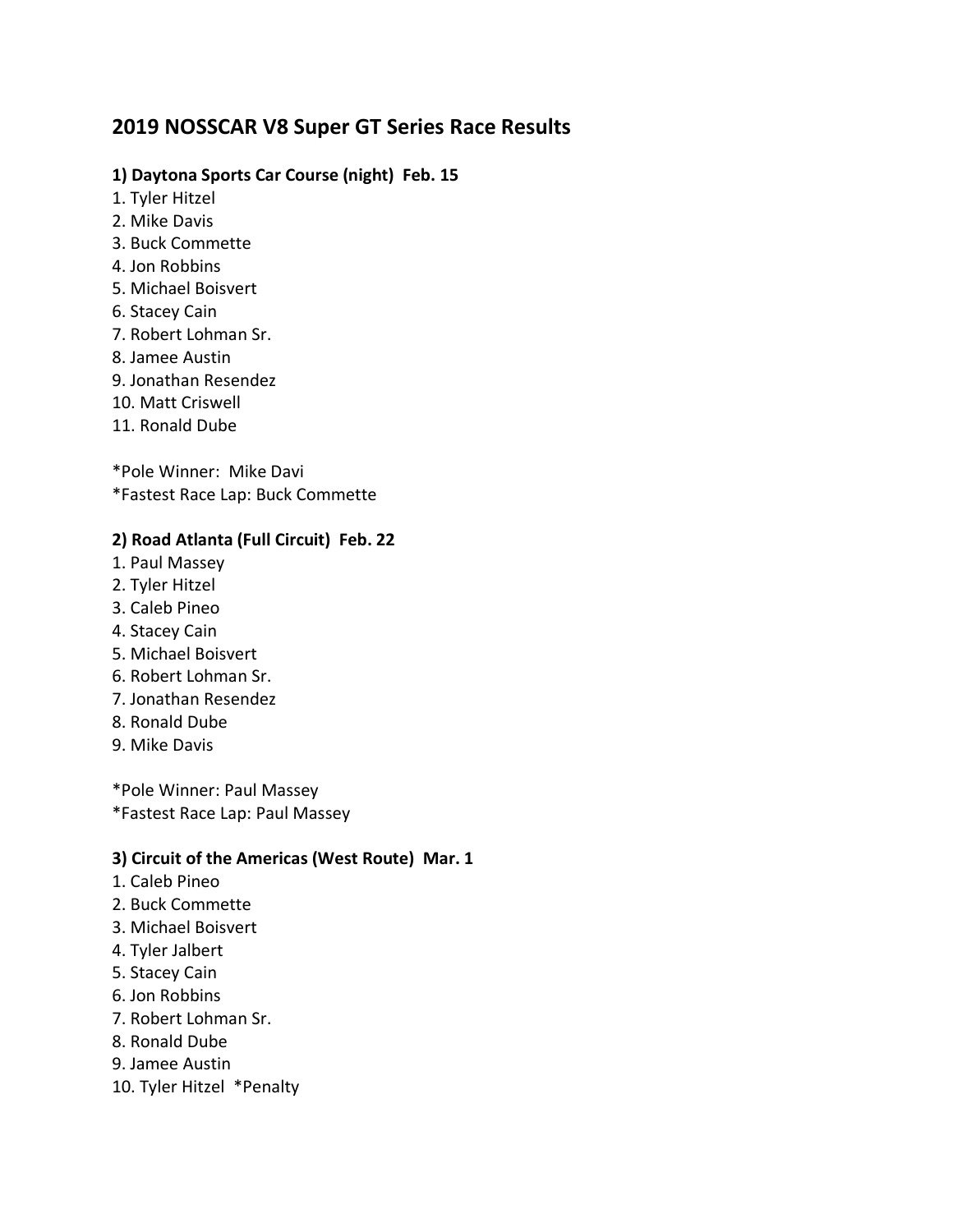11. Paul Massey

12. John Raptis

\*Pole Winner: Caleb Pineo \*Fastest Race Lap: Buck Commette

#### **4) Indianapolis Grand Prix (Alternate) Mar. 8**

- 1. Paul Massey
- 2. Jonathan Resendez
- 3. Tyler Hitzel
- 4. Buck Commette
- 5. Braison Collins
- 6. Michael Boisvert
- 7. Stacey Cain
- 8. Robert Lohman Sr.
- 9. Ronald Dube
- 10. John Raptis
- 11. Tyler Jalbert

\*Pole Winner: Paul Massey \*Fastest Race Lap: Paul Massey

#### **5) Nurburgring Grand Prix (Night race) Mar. 15**

- 1. Jonathan Resendez
- 2. Buck Commette
- 3. Tyler Hitzel
- 4. Hunter Reek
- 5. Tyler Jalbert
- 6. Stacey Cain
- 7. Ronald Dube
- 8. Michael Boisvert
- 9. Robert Lohman Sr.
- 10. Zachary Pinkham-Johnson
- 11. Braison Collins
- 12. John Raptis

\*Pole Winner: Jonathan Resendez \*Fastest Race Lap: Michael Boisvert

#### **6) Sonoma (Full Circuit) Mar. 22**

- 1. Paul Massey
- 2. Tyler Hitzel
- 3. Jonathan Resendez
- 4. Braison Collins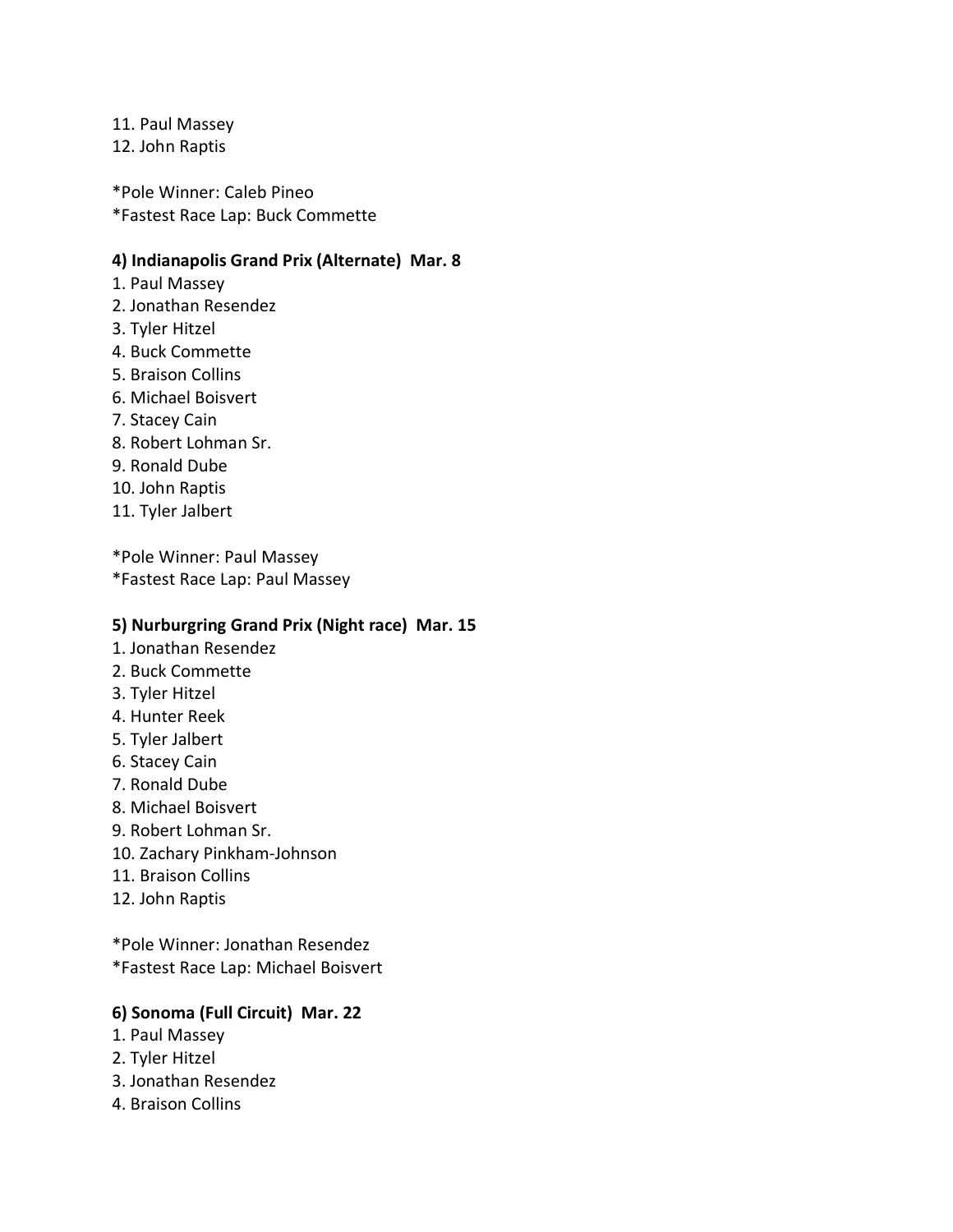- 5. Buck Commette
- 6. Ronald Dube
- 7. Michael Boisvert
- 8. Stacey Cain
- 9. Robert Lohman Sr.
- 10. John Raptis

\*Pole Winner: Paul Massey \*Fastest Race Lap: Paul Massey

#### **7) Watkins Glen (Full Circuit) Mar. 29**

- 1. Tyler Hitzel
- 2. Buck Commette
- 3. Hunter Reek
- 4. Stacey Cain
- 5. Michael Boisvert
- 6. Ronald Dube
- 7. John Raptis
- 8. Tyler Jalbert

\*Pole Winner: Tyler Hitzel \*Fastest Race Lap: Buck Commette

#### **8) Circuit de Catalunya (Grand Prix Circuit) Apr. 5**

- 1. Paul Massey
- 2. Tyler Hitzel
- 3. Jonathan Resendez
- 4. Gordon \*No Pts
- 5. Hunter Reek
- 6. Stacey Cain
- 7. Ronald Dube
- 8. John "Purple" Robbins \*No Pts
- 9. Buck Commette
- 10. John Raptis
- 11. Michael Boisvert
- 12. Mike Davis

\*Pole Winner: Gordon (no pts) \*Fastest Race Lap: Paul Massey

#### **9) Daytona (Short Circuit - Day race) Apr. 12**

- 1. Hunter Reek
- 2. Jonathan Resendez
- 3. Tyler Hitzel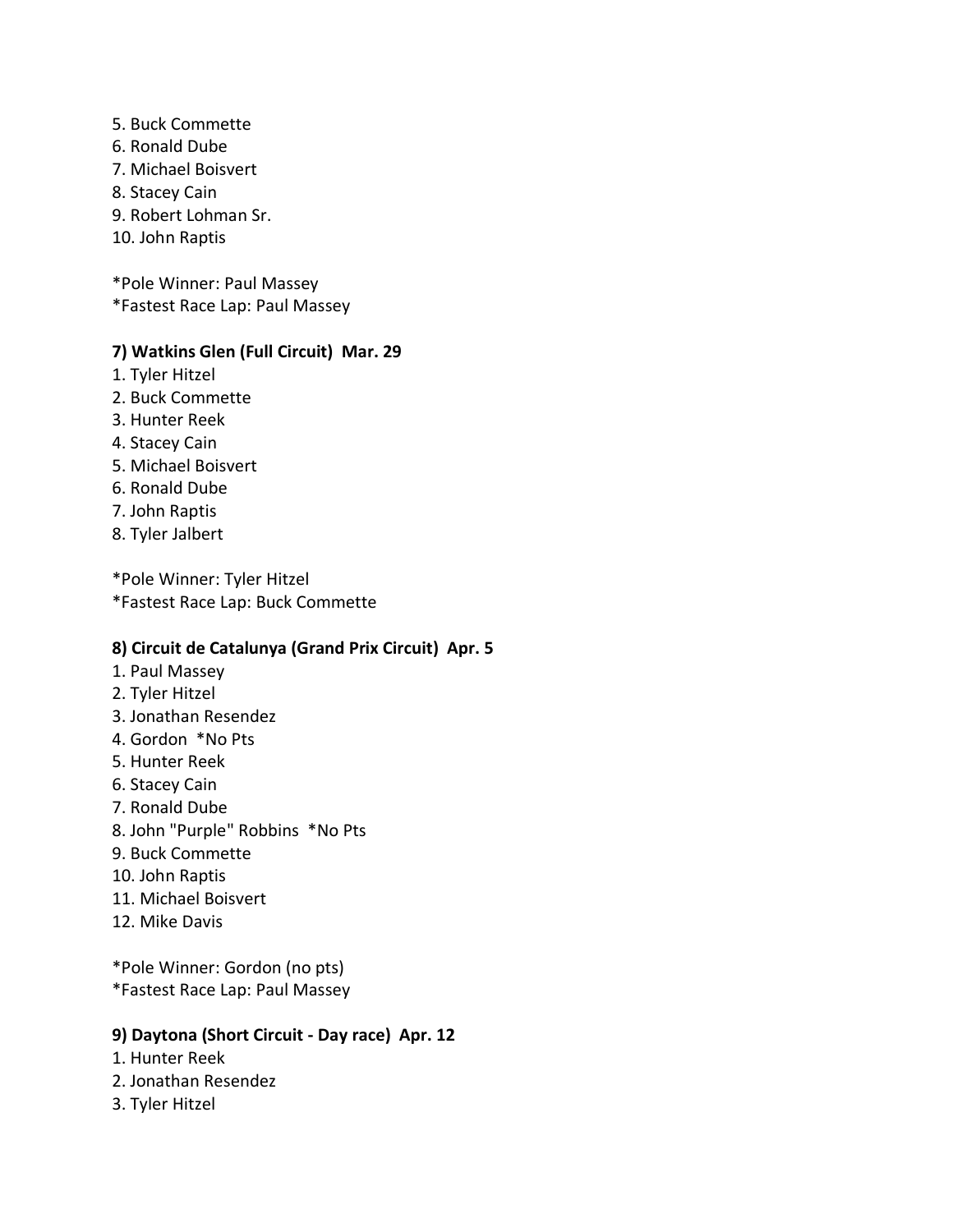4. Buck Commette 5. Stacey Cain 6. Michael Boisvert 7. Ronald Dube 8. Tyler Jalbert 9. Star Fish 10. John Raptis \*DQ 11. Jamee Austin

\*Pole Winner: Jonathan Resendez \*Fastest Race Lap: Jonathan Resendez

#### **10) Le Mans Bugatti Circuit (Rain) Apr. 19**

- 1. Jonathan Resendez
- 2. Hunter Reek
- 3. Tyler Hitzel
- 4. Mike Davis
- 5. Ronald Dube
- 6. Michael Boisvert
- 7. Stacey Cain
- 8. Robert Lohman Sr.
- 9. Buck Commette
- 10. Jon Robbins
- 11. Jamee Austin

\*Pole Winner: Jon Robbins \*Fastest Race Lap: Jonathan Resendez

## **11) Mazda Laguna Seca Apr. 26**

- 1. Tyler Hitzel
- 2. Buck Commette
- 3. Jon Robbins
- 4. Stacey Cain
- 5. Ronald Dube
- 6. Michael Boisvert
- 7. Jamee Austin

\*Pole Winner: Tyler Hitzel \*Fastest Race Lap: Tyler Hitzel

#### **12) Road Atlanta (Club Circuit) May 3**

- 1. Tyler Hitzel
- 2. Hunter Reek
- 3. Fossil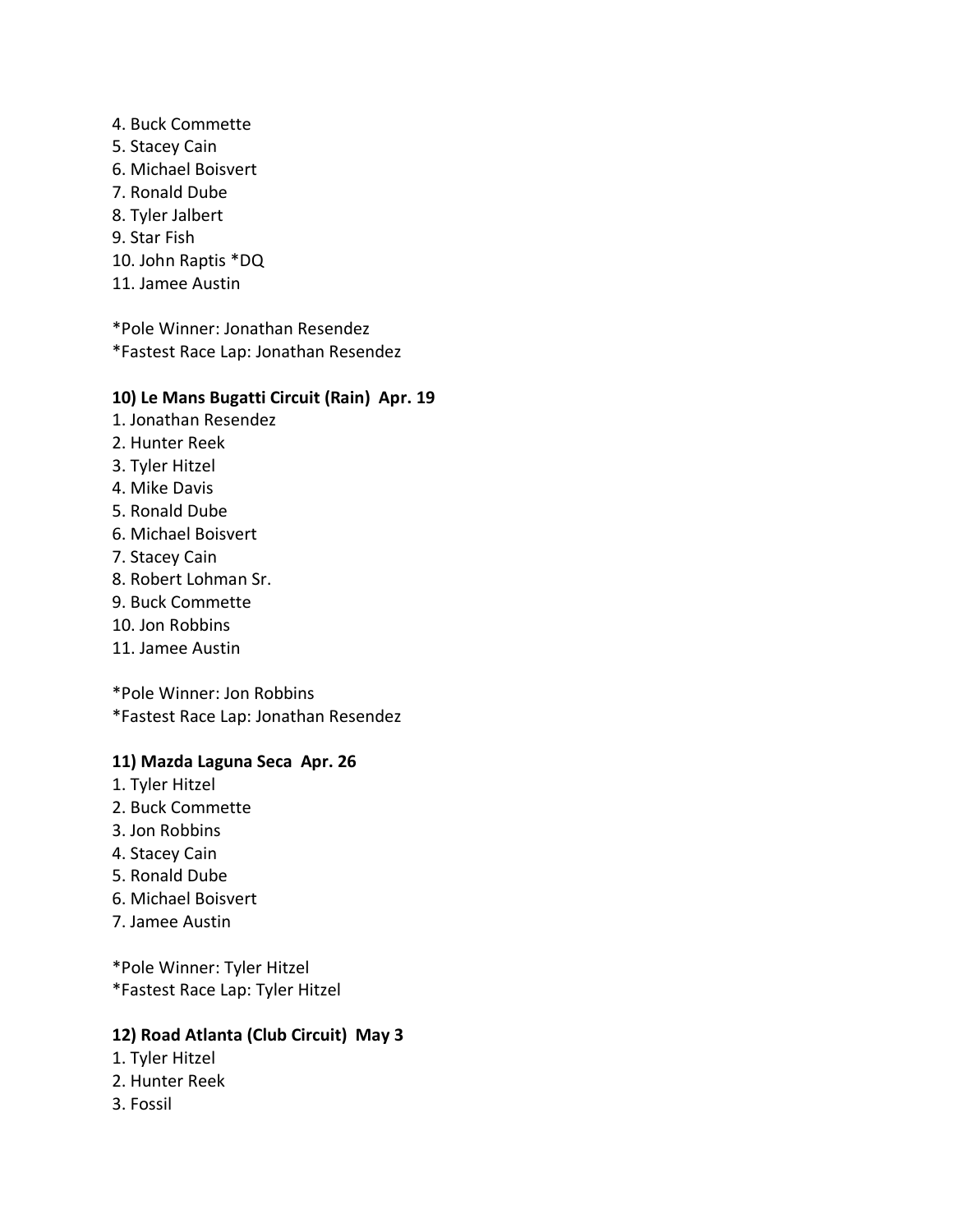- 4. Buck Commette
- 5. Michael Boisvert
- 6. Mike Davis
- 7. Jon Robbins
- 8. Stacey Cain
- 9. Ronald Dube
- 10. Jamee Austin

\*Pole Winner: Tyler Hitzel \*Fastest Race Lap: Hunter Reek

#### **13) Yas Marina South Circuit May 10**

- 1. Tyler Hitzel
- 2. RPM
- 5. Hunter Reek
- 3. Buck Commette
- 4. Jon Robbins
- 6. Stacey Cain
- 7. Michael Boisvert
- 8. Ronald Dube

\*Pole Winner: Tyler Hitzel \*Fastest Race Lap: Buck Commette

#### **14) Hockenheimring National Circuit May 24**

- \*Double Points\*
- 1. Tyler Hitzel
- 2. Buck Commette
- 3. Jon Robbins
- 4. Stacey Cain
- 5. Ronald Dube
- 6. Mike Davis
- 7. Michael Boisvert
- 8. Jamee Austin
- 9. Hunter Reek
- 10. R.P.M.

\*Pole Winner: Tyler Hitzel \*Fastest Race Lap: Tyler Hitzel